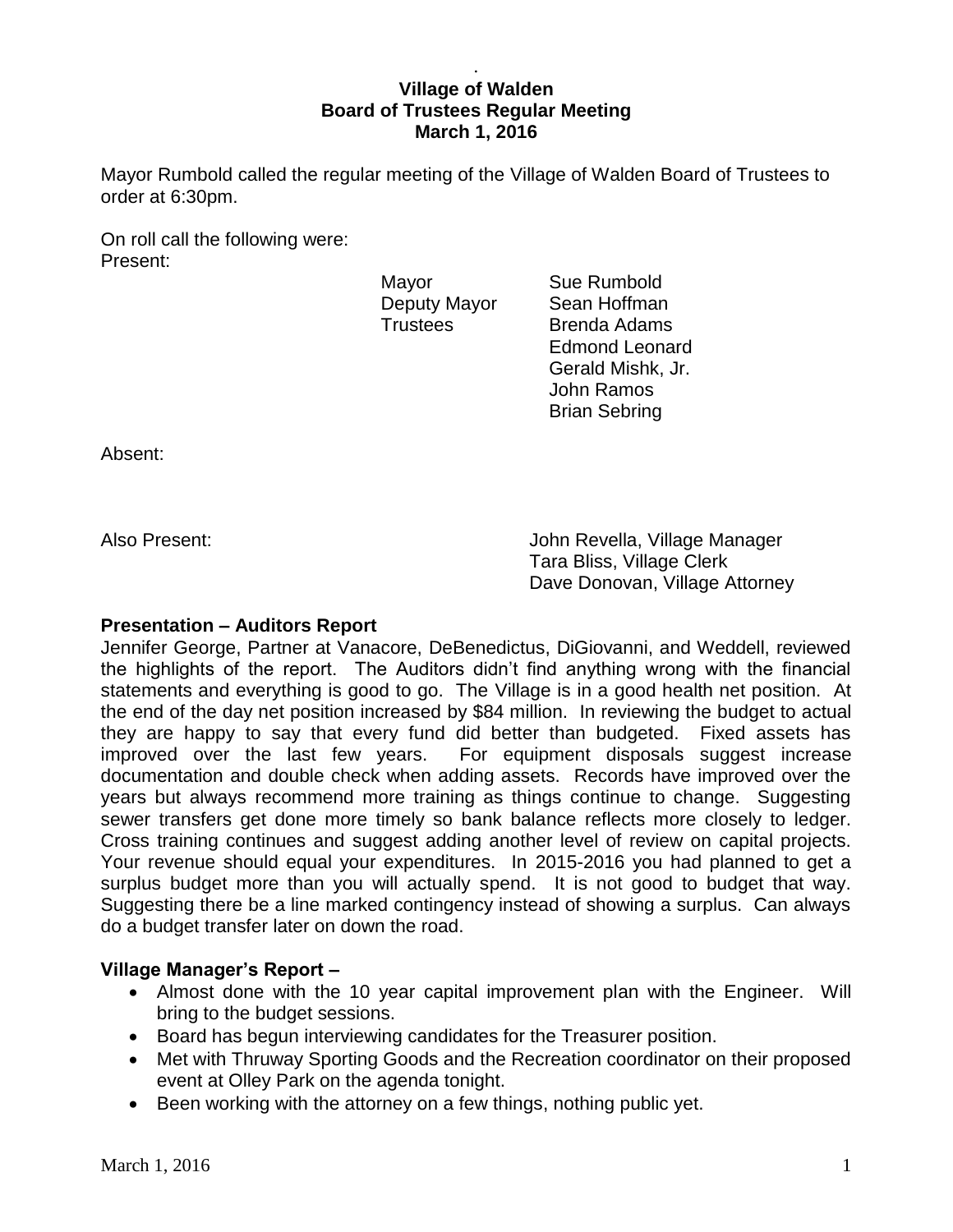• Have a DOT meeting on Friday to go over our projects, Ulster Avenue Sidewalks and Pedestrian Bridge. Let me know any other concerns anyone has including on Main Street.

.

- Attended the Walden Women's Club Dinner honoring Christina Plate and Diane Decker of Will Spay Pets. It was a nice event.
- The RFPs were finalized today with the Clerk and Attorney and are due back the 31<sup>st</sup> of March and will be posted in the paper. That includes the Garbage contract.
- Had PBA meetings with Special Counsel reviewing disciplinary disputes most are minor and hopefully will be resolved quickly.
- Met with the County Executive regarding a few things one of which is a property purchase that he will review with the Board in executive session tonight.
- Did another review of the budget and will be preparing the finalized one for the Board.

Trustee Mishk asked about billing back NYSEG listed in his report.

Manager Revella replied that currently the supply and transmission are two different companies and we are making both of them NYSEG as they are a cheaper rate now. NYSEG rate currently fluctuates daily. 7.4

Trustee Adams asked if at the DOT meeting on Friday if they will approve our Ulster Avenue project.

Manager Revella replied no. We still have to do final design and finalize a timeline for them to confirm with us. We have finished all we have had to do but their review process takes so long. Ours took a long time and we had to foot the bill for 3 steps to the project because the state didn't have some surveys. Hopeful to get a bid finalized before September 1<sup>st</sup> and are hoping to get that achieved at this meeting.

Deputy Mayor Hoffman asked about the water meter status.

Manager Revella replied that the contracts are done and all orders have been made. Need to schedule a meeting with utility billing to make sure we can do this. Start with one area and start going. List of non-functioning first and then go from there as a priority.

Mayor Rumbold asked about the street sweeper.

Manager Revella replied it is good, it has been out there. 2 employees are fully trained on it. Will always have 2 people trained on it so we don't have any issues.

Mayor Rumbold asked about Planning and Zoning Board minutes.

Clerk Bliss stated she hasn't gotten any since May 2015.

Deputy Mayor Hoffman stated that the Clerk for those Boards has been out and they have 8 outstanding minutes with 4 on the next agenda for approval.

## **Approval of the December 1, 2015 Minutes**

Tabled as the minutes were not available.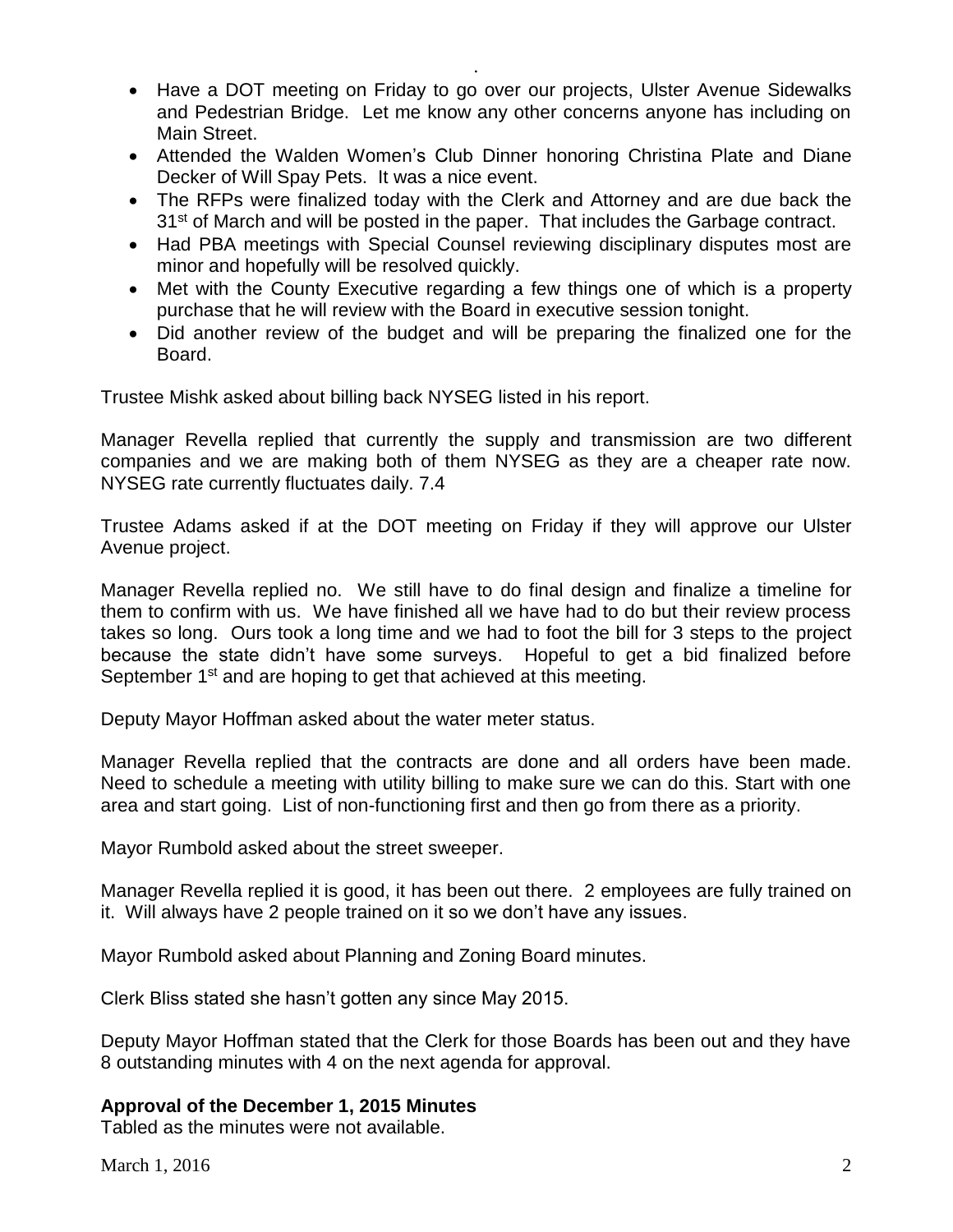## **Approval of the December 15, 2015 Minutes**

Tabled as the minutes were not available.

## **Trustee's Committee Reports**

### **Town of Montgomery & Library Board liaison – Trustee Leonard**

Trustee Leonard reported that the Library Board has a Board meeting tomorrow. Hopes everyone enjoyed his NYCOM report.

.

### **Recreation & Parks Department and Valley Central School Board Liaison – Trustee Ramos**

Trustee Ramos reported that he had correspondence with Mr. Xanthis at school board and will hopefully have a new superintendent soon. They are interviewing candidates now. New schedule for next year proposed to start on the Friday before Labor Day. Might be more correspondence with that. Almost completed with National Recreation and Park Association Gold Medal and hopefully we get some National recognition on that. Thanks to Mrs. Lynn for her quote for the package.

### **Planning and Zoning Boards as well as the Building Department Liaison – Deputy Mayor Hoffman**

Deputy Mayor Hoffman reported that he met with Dean and the secretary has been behind on minutes 4 are on next agenda. He is busy with the state report for Building Inspectors once filed he will send to everyone. Planning Board hearing for 98-100 Gladstone Avenue which was adjourned and a proposed Green Laundromat at Thruway Plaza near Daxxon.

#### **DPW Liaison– Trustee Sebring**

Trustee Sebring reported he met with Larry and Fred this morning and he went over everything that's been going on. Been well up on everything. Larry has been busy fixing things and everything is running. Slowing down a bit but doing well.

Mayor Rumbold stated the Board would like to see an inventory list from the Mechanic.

#### **Village Offices Liaison – Trustee Adams**

Trustee Adams reported that we received the auditor's report and they will be here tonight. Prepared to go into the budget with some good information. Peter has offered if we cannot get a Treasurer by April 1<sup>st</sup> start date we were targeting that he would stay on for the transition. Thank you Peter.

#### **Police Department Liaison – Trustee Mishk**

Trustee Mishk reported that he met with Chief and they discussed issues with officers about day light savings issues and their time. Attended last week a training meeting with the Chaplins. They are very interested and going to do some ride alongs and more training with them. We are ready to go to print with new parking tickets and going online with those.

The Deputy Mayor read the community events into the minutes.

### **Public Comment on Business of the Board**

None.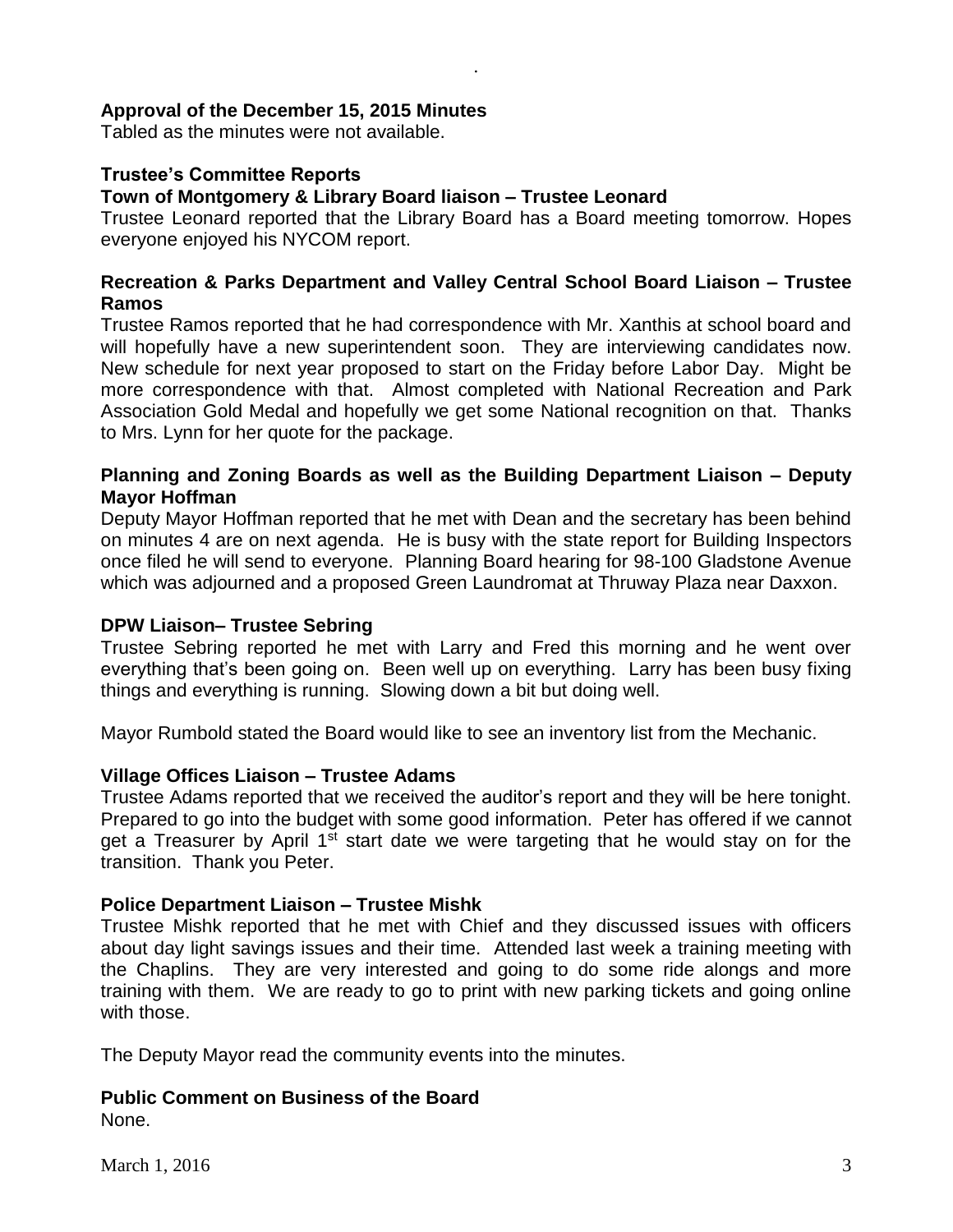#### **Action Items 92-94 West Main St – Subordination Agreement**

Attorney Donovan stated that one of our rehab loans is refinancing and they have a sufficient equity. We are in the second position on it as it is. We are not changing the status quo just borrowing more money against first mortgage.

.

Trustee Sebring made a motion approve the Subordination Agreement for 92-94 West Main Street. Seconded by Trustee Ramos. All ayes. Motion carried.

### **Surplus Old DPW Truck #6**

Trustee Sebring made a motion to surplus old DPW Truck #6 with Auctions International. Seconded by Trustee Leonard. All ayes. Motion carried.

## **Surplus Old PD Car #2**

Deputy Mayor Hoffman made a motion to surplus old PD Car #2 with Auctions International. Seconded by Trustee Adams. All ayes. Motion carried.

### **Set Budget Session Dates**

Manager Revella stated that the budgets will be in the hands of the Board on March 21, 2016. Now we need to set the budget work session dates.

Trustee Ramos made a motion to set the 2016-2017 budget work sessions for 6pm on Wednesday, April 6, 2016; Thursday, April 7, 2016; Monday, April 11, 2016; Wednesday, April 13, 2016; and Thursday, April 14, 2016 on the 3<sup>rd</sup> floor of the municipal building. Seconded by Trustee Mishk. All ayes. Motion carried.

## **Thruway Sporting Goods**

Brett Concors and Mario Torchio, Thruway Sporting Goods, stated they want to host an event at Olley Park with numerous activities on May 21, 2016. Not charging an entrance fee at all and really sports centered outdoor activities from 10am to 5pm but aren't expecting more than 500 people at once.

Manager Revella stated that Chief is ok with this, he just wanted to make sure the Board was ok with this type of use of the park and them monopolizing the whole park for the day.

March 1, 2016  $\frac{4}{3}$ Brett stated that in addition to the enclosed safe archery trailer they were considering having a youth archery shoot not in the trailer. They would be supervised by members of their staff and experts in the archery field and by local community organizations. Identified a place in the park with ample area with no houses behind it and ample open space. We were looking to see if the Board would waive the fee for the day due to the promotion of the park. Push use of Olley Park that it's there and it's kind of hidden and exploring the potential to have the fee waived that in exchange for using the Village logo in all their advertising in the papers and signage. We're looking to see if the Village wanted to help either volunteer some employees or parks department to oversee some of the activities during that day. Mike Bliss is interested in having a table there to educate the public on what the Recreation Department does offer. Also wanted a temporary event sign request and that we can use the Village's sandwich boards at all the entrances to the Village starting April 21, 2016. Looking for help with parking, directing people. Want to have a village presence there and don't want to have folks park in inappropriate areas. The insurance rider would be updated for the event.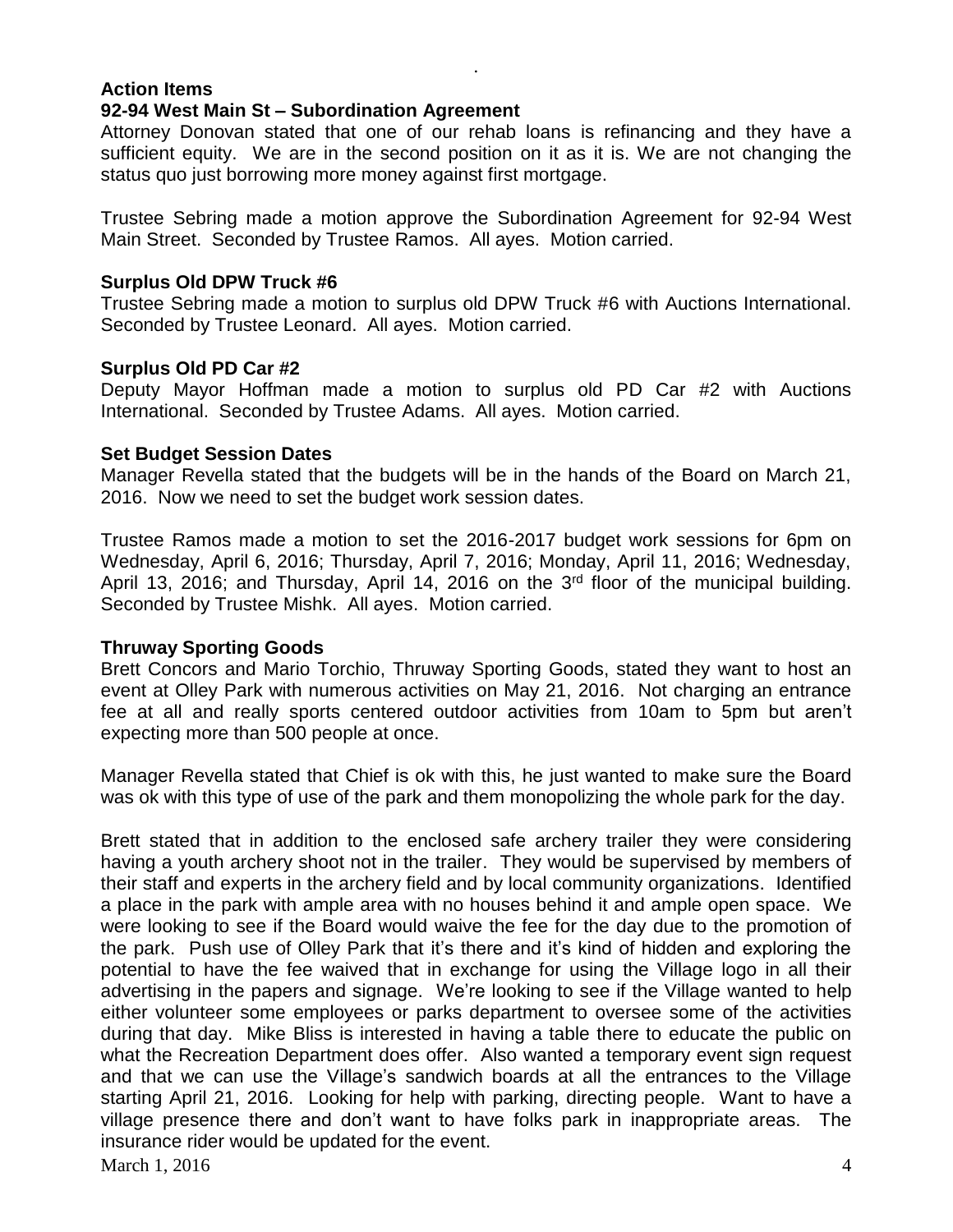Trustee Adams commented that the volunteer from the Recreation Department staff would cost money and is not sure about that.

.

Manager Revella stated we discussed staff for the day but not sure how many would be needed above the Village information table. Perhaps Boy Scout volunteers could help with the parking. Someone will be on staff as a point of contact.

Brett stated they are not set on having a Village person as they do have other groups, just wanted to bring it up, but not necessary.

Deputy Mayor Hoffman stated that he likes the idea of the event and sounds like a nice partnership and is good to support the businesses. This is a different type of event than the Board normally sees and he wants it to go off well on both sides. He thinks the point tonight is to see if we are in favor of it. He is not ready to go ahead and approve this just yet without more details as there are too many unknown variables right now. Would like to see them come back with a little bit more details and present it to the Board at the next meeting with specifics and a layout of where each of the event will be in the park.

Trustee Ramos asked if lifeguard assistance is needed for the Kayak demonstration.

Brett replied they have done it in the past without a lifeguard as we require everyone to sign a waiver and have employees and company reps who ensure lifejackets are on everyone and everyone is safe. Experienced kayakers there. American canoe association presenting a safety presentation and can incorporate that into the demos. HV Kayak anglers association who are versed in safety and performance.

Mayor Rumbold asked if electricity would be needed. Concerned that 5 trailers would be running all day.

Brett replied he doesn't think so. So far no one has said yes to that question yet. It's an outdoors event so trying to unplug so to speak.

Mayor Rumbold stated that it sounds like a nice event but don't want to incur a lot of costs for employees and electricity and that kind of thing. Appreciate wanting to promote the park but it is a private enterprise so don't want to cost the taxpayers additional money. Would like to have you meet with Mike prior to the next meeting on March 22<sup>nd</sup>. We are generally in favor of the event but would like to see a plan with activities with more detail, more specifics on items listed and the costs that the Village might incur.

Brett said he could send it to John and he could then share with the Board.

## **Temporary Sign Request – Enterprise Steamer Co #2 3/19/16 Corned Beef & Cabbage Dinner**

Trustee Adams made a motion to approve the Temporary Sign Request from Enterprise Steamer Company #2 for their March 19, 2016 Corned Beef & Cabbage Dinner. Seconded by Trustee Sebring. All ayes. Motion carried.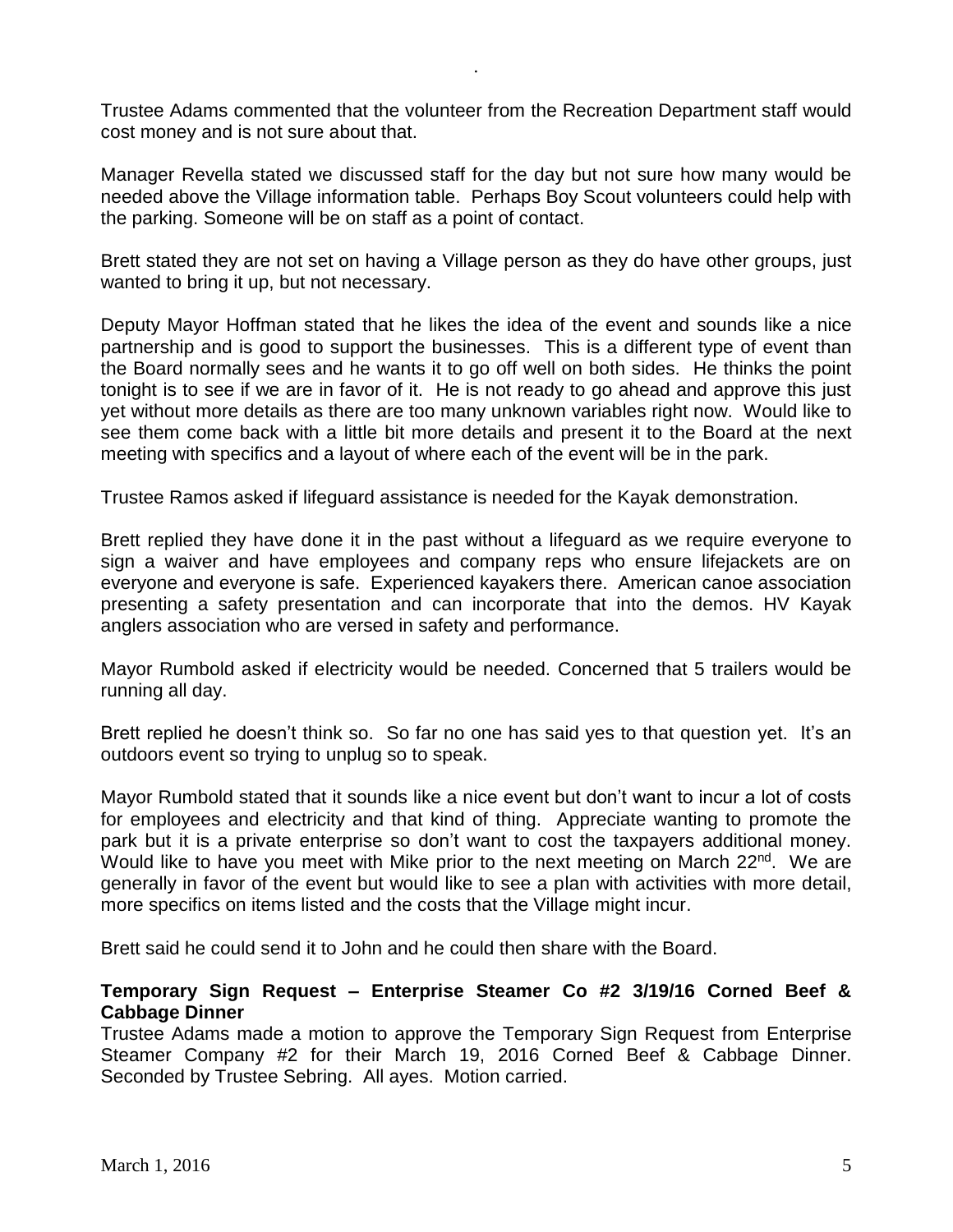#### **Hearing Request - 20 Lafayette Street**

Manager Revella stated that there are abandoned vehicles parked on the lawn at this property.

.

Deputy Mayor Hoffman made a motion to set a hearing for 20 Lafayette Street for Tuesday, March 22, 2016 at 6:30pm or as soon thereafter as the matter could be heard. Seconded by Trustee Sebring. All ayes. Motion carried.

#### **Sunrise Service request**

Trustee Adams made a motion to approve the Sunrise Service to be held in the Firemen's triangle on Sunday, March 27, 2016 from 7am to 7:30 am. Seconded by Trustee Sebring. All ayes. Motion carried.

# **Discussion Items**

#### **HR 218**

Trustee Mishk stated there is a draft policy that Chief has drafted for your review. There would be no cost to the Village. Limit to 2 weapons per qualification. And will be done when the Village employees are getting qualified. At most there are 2 people who would be interested in this that are not employees who would need to qualify to the standard of the Village.

Attorney Donovan stated he reviewed this and had no concerns or reservations. Nothing jumps out at him as being inappropriate or illegal. He would suggest making this an internal Police Department policy from a purely legal point of view.

Manager Revella stated they wanted to make some language changes if the Board wanted to go forward with this.

Deputy Mayor Hoffman would like to review this and evaluate this after one year as we stated if it didn't work out we could discontinue after one year. He would like a report to confirm there is no cost at that evaluation time.

Mayor Rumbold wants to insure there are no costs to Village and that they work on the language and present at the next meeting.

#### **Public Comment**

Mary Ellen Matise, 54 Gladstone Avenue, let everyone know that Veterans are once again being picked up at Shoprite in Montgomery Town of Montgomery Bus service. Dial A Bus and Senior Bus communicating with the Manager and the Mayor and the Town Supervisor. Contact the Veterans Agency to find out more information. We need to let Veterans know about the program. April 10<sup>th</sup> is Col Bradley Day at noon and local history day will be at 2pm.

March 1, 2016 6 Ed Bates, 3 South Way, stated he is all about appearances and efficiencies. In the 14 years he has lived here there have been broken tiles in front of the Clerk's office. It's not expensive to repair those tiles and may even be a safety hazard. He feels they should be repaired. If the street sweeper only has 2 people trained to use it he suggests training them all so that someone is always available. Scheduling not sweeping streets on days that trash is collected. It takes longer to do it that way and not as efficient to go in and out of all the trash cans.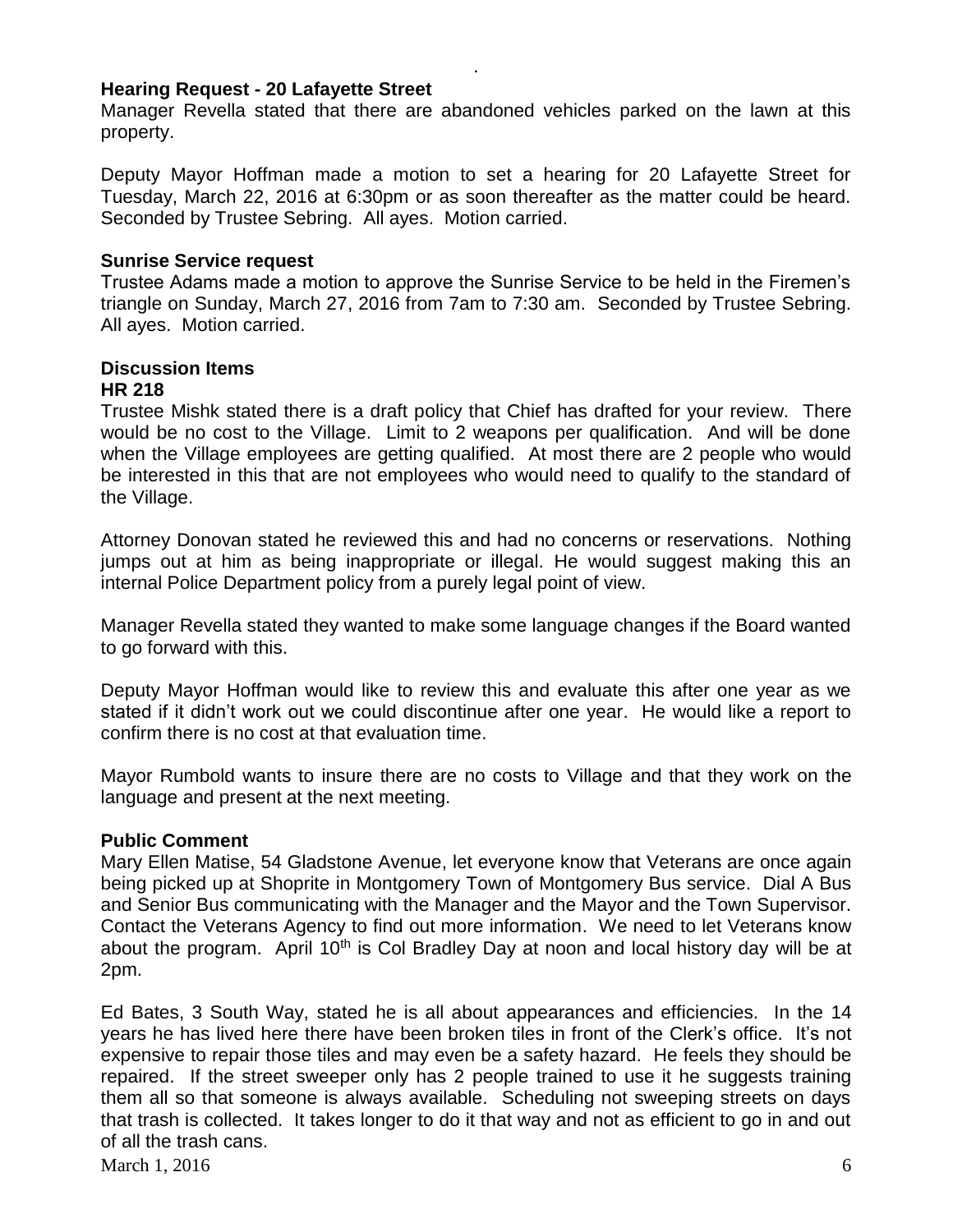Anita Vandermark, 76 Highland Avenue, asked about the Thruway Event at Olley Park. Is the Police Chief involved as they will need traffic control in the area? Also, what is the normal fee? And finally what about cleaning up?

.

Manager Revella stated that was all taken into consideration. The Chief is ok with the event. The fee is normally \$100 for the first 4 hours. They do the clean up too including the bathrooms and we can charge them if they don't clean it.

### **Payment of the Audited Bills**

Trustee Adams made a motion to pay the audited bills. Seconded by Trustee Mishk. All ayes. Motion carried.

### **Correspondence**

None.

## **Miscellaneous Comments from the Board of Trustees**

Deputy Mayor Hoffman read the following statement: On June 1, 2015, my previous employer, Riddick Associates, PC, was acquired by H2M architects + engineers, a 290 person multi-disciplined professional consulting and design firm with seven (7) office locations within New York and New Jersey. In connection with the acquisition, I accepted an employment offer with H2M as a civil engineer working at the Suffern, NY office. A revised Village of Walden Disclosure Form dated June 2, 2015 was submitted to the Village Clerk to reflect my change in employment. Recently, it came to my attention H2M's White Plains office submitted a proposal for professional architectural and engineering services to the Walden Fire District for a proposed storage building. I reviewed the proposal with our firm's Director of Architecture in conjunction with Article 18 of the General Municipal Law and the Village Code of Ethics. This information was forwarded to the Village of Walden Board of Ethics who confirmed there to be no conflict of interest. Nevertheless, to maintain public confidence I am publicly disclose the matter this evening. In addition, I will refrain from any involvement in the project and have established an "ethical wall" so I do not inadvertently receive any interoffice project communication.

Trustee Sebring stated he went to the 911 Center for a training about a solar campaign. The 3 Villages are participating but the Town is not going to participate. Should be interesting to see that a campaign is coming for that. Was a lengthy meeting. Also NYS has extra money for charging stations for electric cars. Maybe we consider having one if they have extra money.

Trustee Adams asked about scheduling street sweeping in areas on certain days to avoid cars on the road.

Manager Revella replied there is not sufficient parking areas and can't schedule ahead of time. They will try to avoid congested areas and try to go back later when less congested. They will need to be done a few times since they haven't been done in a year and a half.

Trustee Mishk complimented the street sweeper as it did a nice job.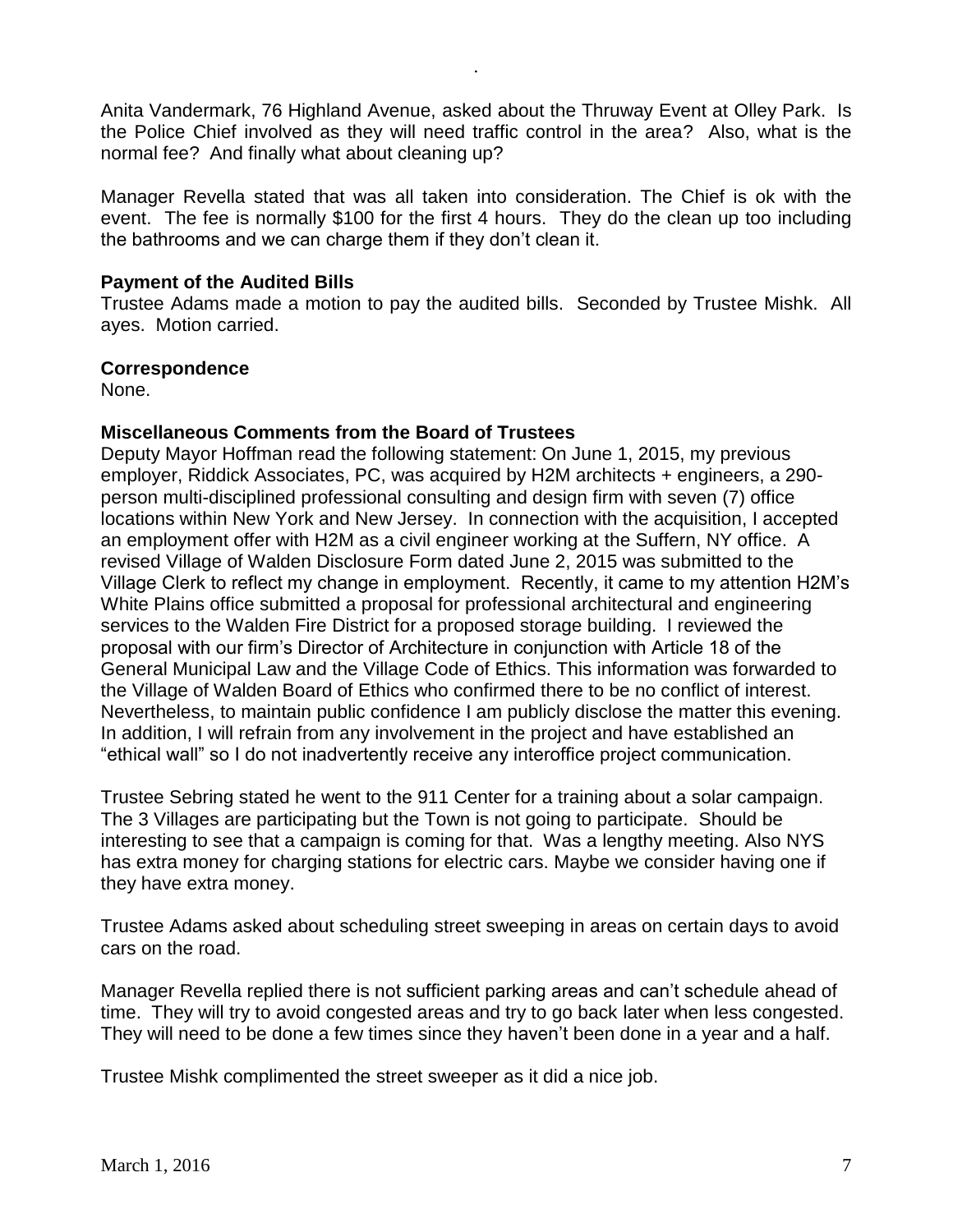## **Executive Session**

Trustee Adams moved to go into executive session to discuss attorney client privilege with respect to Wileman Avenue and HR 218. Seconded by Trustee Mishk. All Ayes. Motion carried.

.

### **Reconvene**

Trustee Ramos moved to reconvene the regular meeting. Seconded by Trustee Mishk. All ayes. Motion carried.

### **Adjournment**

Trustee Leonard moved to adjourn. Seconded by Trustee Adams. All ayes. Meeting adjourned.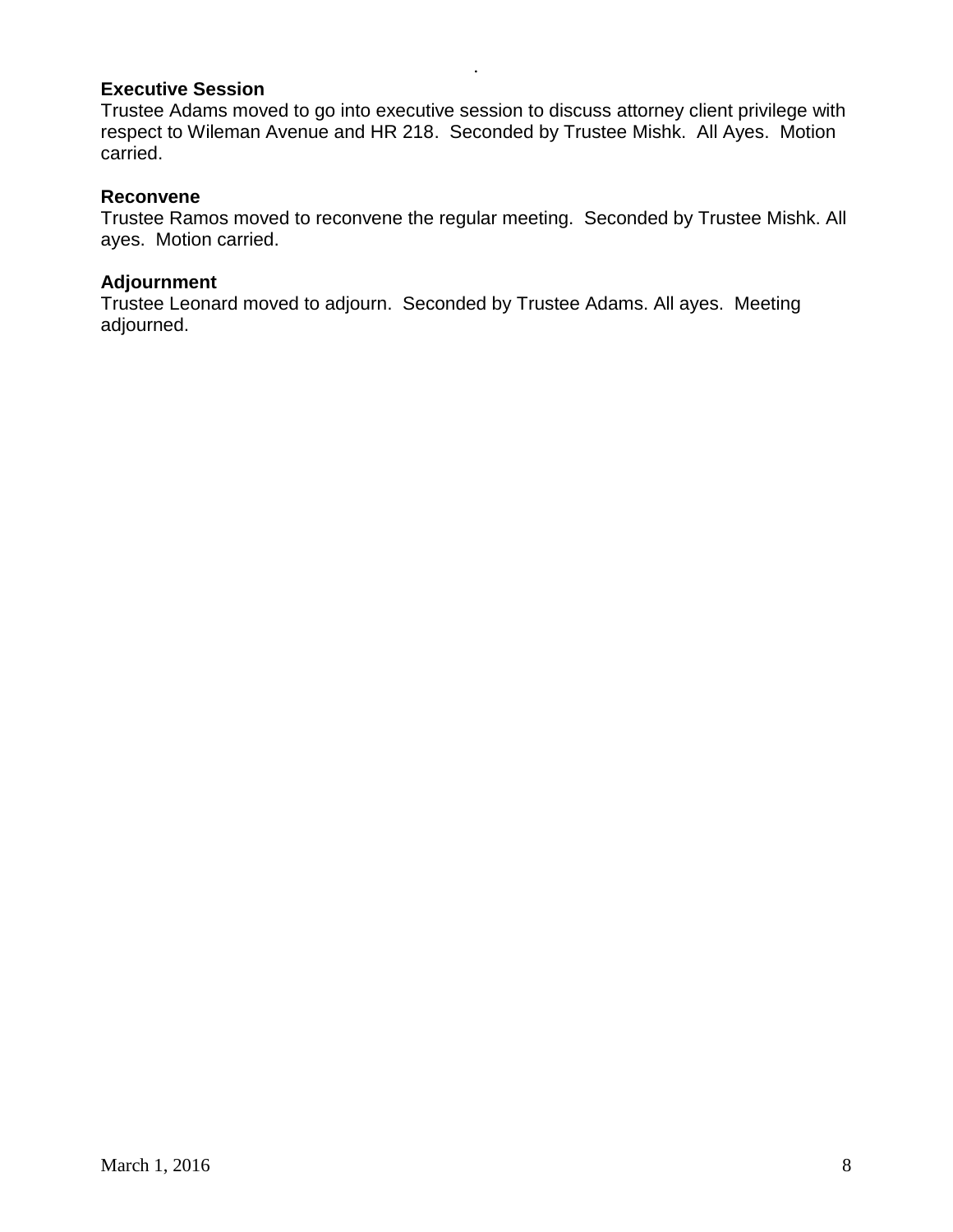### **Village of Walden Board of Trustees Regular Meeting March 1, 2016 Motions & Resolutions**

.

#### **92-94 West Main St – Subordination Agreement**

Trustee Sebring made a motion approve the Subordination Agreement for 92-94 West Main Street. Seconded by Trustee Ramos. All ayes. Motion carried.

#### **Surplus Old DPW Truck #6**

Trustee Sebring made a motion to surplus old DPW Truck #6 with Auctions International. Seconded by Trustee Leonard. All ayes. Motion carried.

#### **Surplus Old PD Car #2**

Deputy Mayor Hoffman made a motion to surplus old PD Car #2 with Auctions International. Seconded by Trustee Adams. All ayes. Motion carried.

#### **Set Budget Session Dates**

Trustee Ramos made a motion to set the 2016-2017 budget work sessions for 6pm on Wednesday, April 6, 2016; Thursday, April 7, 2016; Monday, April 11, 2016; Wednesday, April 13, 2016; and Thursday, April 14, 2016 on the 3rd floor of the municipal building. Seconded by Trustee Mishk. All ayes. Motion carried

### **Temporary Sign Request – Enterprise Steamer Co #2 3/19/16 Corned Beef & Cabbage Dinner**

Trustee Adams made a motion to approve the Temporary Sign Request from Enterprise Steamer Company #2 for their March 19, 2016 Corned Beef & Cabbage Dinner. Seconded by Trustee Sebring. All ayes. Motion carried.

#### **Hearing Request - 20 Lafayette Street**

Deputy Mayor Hoffman made a motion to set a hearing for 20 Lafayette Street for Tuesday, March 22, 2016 at 6:30pm or as soon thereafter as the matter could be heard. Seconded by Trustee Sebring. All ayes. Motion carried.

#### **Sunrise Service request**

Trustee Adams made a motion to approve the Sunrise Service to be held in the Firemen's triangle on Sunday, March 27, 2016 from 7am to 7:30 am. Seconded by Trustee Sebring. All ayes. Motion carried.

#### **Payment of the Audited Bills**

Trustee Adams made a motion to pay the audited bills. Seconded by Trustee Mishk. All ayes. Motion carried.

#### **Executive Session**

Trustee Adams moved to go into executive session to discuss attorney client privilege with respect to Wileman Avenue and HR 218. Seconded by Trustee Mishk. All Ayes. Motion carried.